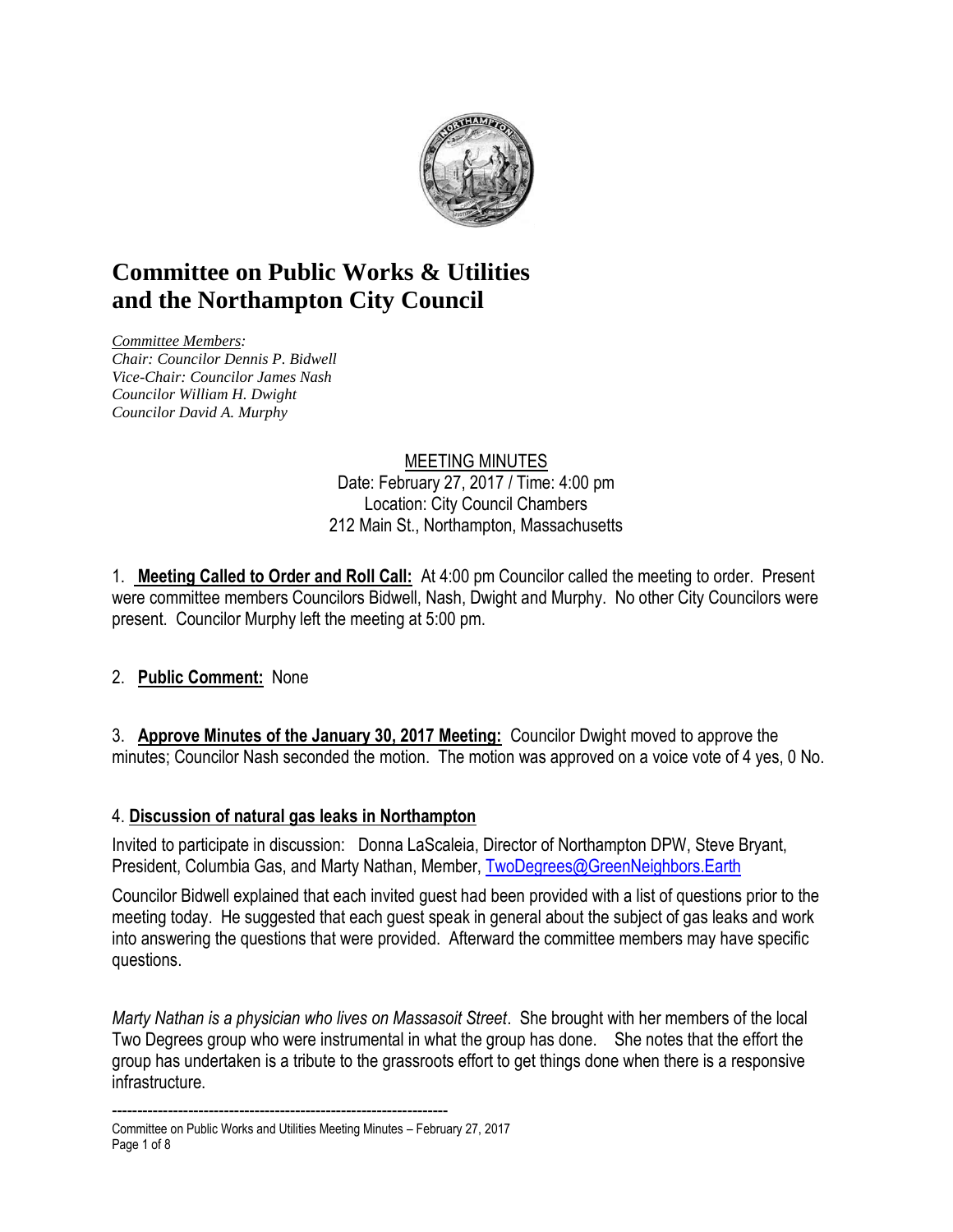Several neighbors got together in 2015, primarily from Massasoit Street, but also those within walking distance. The group was concerned about climate change and had many discussions about what could be done to address this world-wide issue. In 2016 the group participated in Earth Day activities. The group then received a map by HEETMA, a Boston based non-profit organization who has been taking DPW information and putting it on a google map to identify where gas leaks are occurring. This information is collected from non-public utilities. The group had been looking at the information from a climate change perspective, however, when one of the group members noticed that a gas leak was occurring right in front of her house, it gave the group a broader perspective. Dr. Nathan notes that methane, the main component of natural gas, has something in the area of 80 times the potency of carbon dioxide as a green house gas.

The group sent a letter to Steve Bryant asking that the gas leaks be fixed. Much learning has gone on and the group discovered that there are three grades of gas leaks categorized as grade 1 – the most dangerous; grade 2 – these are located near structures and might be dangerous to life or property; and grade 3 – is everything else. The size of the leaks is not known.

Dr. Nathan had also been working with the Springfield Climate Justice Coalition. She learned that while there were 91 leaks in Northampton, there were 500 or more leaks in Springfield. The group expected resistance. President Bryant, however, was willing to meet with the groups and a meeting in Springfield was set up. President Bryant recognized the threat to future generations. The groups began to work together, including the HEETMA group. The group continued to learn more and discovered that only 6% of the numbers of gas leaks were spewing 50% of all of the methane in the Boston area. This was the beginning of Columbia gas working with the DPW and Springfield city government to try to figure out how the gushers could be detected. The technology for gas leak detection had not been well established at this point. President Bryant went on to investigate how super-emitters could be detected in a reproducible way. Columbia gas has since oroceeded with replacing old pipes on Massasoit Street. Dr. Nathan notes that this is a historic effort. She is proud of the Two Degrees group, and Columbia Gas and the DPW as well. The City is now working to coordinate pipe replacement projects with city pavement projects in order to avoid paving first, and then replacing pipes later.

*Steve Bryant is president of Columbia Gas.* He brought with him Mr. Dave Nelson who is the Operations Center Manager for the greater Northampton and Springfield area. President Bryant states that it is the Two Degrees group that caused him to think about gas leaks from a whole new perspective. During his entire career, President Bryant has learned that any gas leak can be lethal, and he has seen examples of this over the years. When President Bryant received the letters from Northampton and Springfield's grass root groups, he made the determination that he should provide a comprehensive response, but it was the first time that he started to think about leaks from an environmental point of view. He knows the dangers of methane gas. Grade 3 leaks are relatively small; however, he began to think about the dangers of them. There are some grade 3 leaks that are emitting a fair amount of methane. Boston University did a study of 100 leaks on the natural gas system in Boston, and what was determined was that  $7 - 8\%$  of the leaks represented over 50% of the methane being leaked. He thought if that is true, then with the 2,500 leaks across the distribution system, if 250 of the large emitters could be detected and stopped, then over 50% of

<sup>------------------------------------------------------------------</sup> Committee on Public Works and Utilities Meeting Minutes – February 27, 2017 Page 2 of 8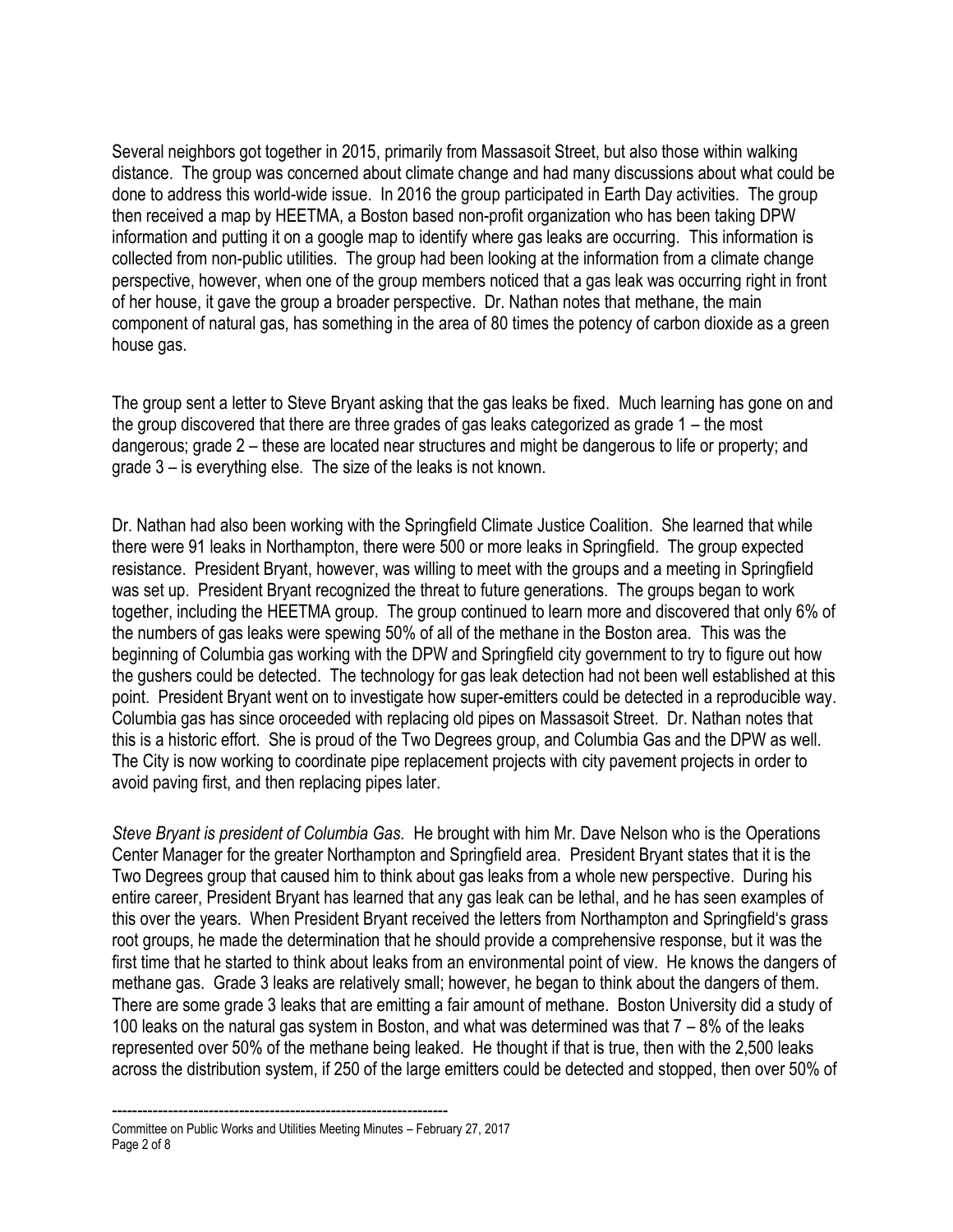the methane could be stopped. Unfortunately the method used to detect leaks in the BU study is not replicable in business. The detection tool that was used is a child's inflatable swimming pool. This tool would not translate into a sound method for Columbia Gas; however, the company is looking for alternative methodology for leak detection. President Bryant has been working with Audrey Shulman, Home Energy Efficiency Team (HEET) co-founder, to identify the best methodology to identify the largest leaks. There is a tool that measures the gas to air ratio; however, it is not a clear indicator as to the size of the leak. The team is working to improve the methodology and on March 16<sup>th</sup> the team will begin using a different methodology that is currently being fostered. This revised method will test above the ground for leaks.

President Bryant feels that Northampton is a nice sized municipality in which to work to refine the methodology. The leak pattern in the city is not unlike the leak pattern across the entire distribution system. In addition to the age of the pipe and what the risk may be, another factor has been added to determine whether to replace a pipe, that is, does it pose an environmental risk. Northampton has 5 grade 3 leaks; four of which are scheduled to be repaired in 2017. Northampton also has Grade 2 leaks that will be repaired; while the law requires that Grade 2 leaks be repaired within 12 months, Columbia Gas has on average been replacing them within four. President Bryant reports while Northampton has been a test case city for its leak study, the company employs the same principles across its entire distribution network. Across 60 cities and towns the company plans to eliminate about 200 Grade 2 leaks in 2017.

The Roundhouse was previously used as a retort to manufacture gas. Coal was used for this process and stored in large above ground tanks and then was distributed around town. There was no pressurization in the distribution network, so the system was used only in the downtown area. Cast iron pipes are used for transport; however, they have a tendency to be affected by frost heaves, making it susceptible to leaking at the joints (bell joints were sealed using jute). The company is working to replace the entire cast iron network placed in the late 1800s and first generation bare steel pipe that was laid 65-70 years ago.

President Bryant explained that it is very difficult to determine lost and unaccounted for methane. He notes that there are 29 points of entry along the distribution system. There are about 315,000 exits. While the meters are read on a regular basis, over a long period of time it has been determined that the lost and unaccounted for is about 1.4%. That means that 1.4% of the gas flowing through the system is lost and unaccounted for. If all of the large leaks were eliminated, President Bryant feels that the lost and unaccounted for would be reduced by half. He notes that there is a certain level of inherent metering error.

President Bryant acknowledged that when replacement is done along the distribution network, a certain amount of gas is lost into the atmosphere. The thinking about using this approach centered around risk to life and property, not the environment. President Bryant notes; however, that when there is gas in the pipe it is not easy to get it out and returned to the distribution system. Several years ago a process known as flaring was used to rid gas left in pipes during a replacement process. This method was abandoned over time, but President Bryant reports that it is worth looking at again for the environmental advantages. While the process results in CO2 emissions, the dangers to the environment are far less than those posed by methane gas emissions.

*Department of Public Works Director Donna LaScaleia* has been with the DPW for about one year. She notes that she inherited good systems and states with confidence that the department has a good relationship with Columbia Gas. Each year the department and the utility company share respective infrastructure renovation plans for the upcoming year. The goal is to understand where the plans intercept

<sup>------------------------------------------------------------------</sup> Committee on Public Works and Utilities Meeting Minutes – February 27, 2017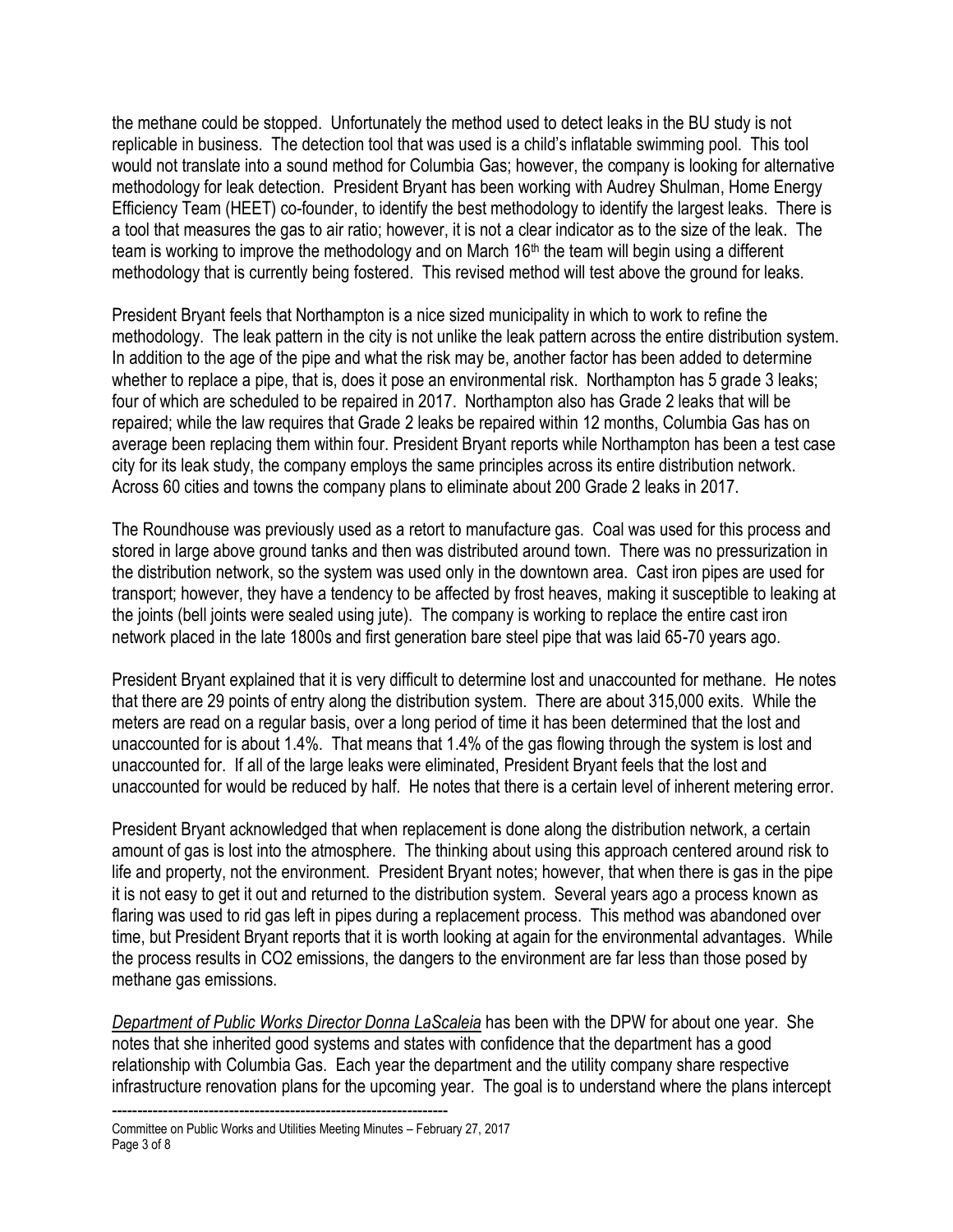in a beneficial way. Director LaScaleia met with Columbia Gas the previous week at the Springfield facility. DPW provided a list of paving projects; Columbia Gas provided a list of pipe replacement projects and then the agencies discussed coordination opportunities. The DPW does not play a role in prioritizing the work of Columbia Gas. Since the DPW is not a part of the Columbia Gas discussions concerning replacement of aging infrastructure, the prioritization of City paving projects proceeds independently. Regarding the history of past projects, both the City and the utility company feel that better coordination will prevent a situation in the future like what had happened on Massasoit Street. Regarding future projects, the City has communicated its intent for infrastructure work on Hinckley Street, Audubon Road, Damon Road, and Pleasant Street. Director LaScaleia acknowledges that it is important that the DPW communicate with its contractors about the needs of Columbia Gas. When a contract is written, it includes language that advance notification to the utility company is required. It is important that Columbia Gas mobilize and do what they need to do prior to the contractor beginning the work for which they were hired. Director LaScaleia also mentioned that the DPW is the issuing department for trench work permits. This also serves as a source communication to the City that work is anticipated and can also trigger discussions about the opportunities for coordinated work to the mutual benefit of both.

Councilor Dwight wondered where MASS DOT came into the pecking order of things. Mr. Nelson explained that MASS DOT is treated similarly to a city. When MASSDOT has upcoming work, they will contact Columbia Gas, such as the case with the roundabout work planned for Route 5.

Councilor Dwight asked about the pipes that came out of the Roundhouse lot. They were not designed to accommodate pressurized gas, but rather the system was basically a gravity feed. He wondered if they are now subject to pressurizing, or something that they have not been scoped for. President Bryant stated no, and now they operate on even lower pressure than previously. Cast iron pipes generally operate using under two pounds of pressure. Pressures vary significantly with the tank. There are much more controlled systems now. Now facilities might be operating at six or nine pounds. The weak part of the system is the joints.

Councilor Dwight asked about the location of the compression station. President Bryant states that the gas is not pressurized by the distribution company. Columbia Gas relies on the pressurizing of the entire interstate pipeline system from Tennessee Gas.

Councilor Nash asked if there were ways to replace pipe without digging up streets, such as the use of a liner. President Bryant states that conceptually there is limited opportunity to line the pipe inside where there is larger diameter cast iron pipe. In the case of Massasoit Street in Northampton, that pipe did not qualify for lining. There is also the opportunity to use the existing pipe as a sleeve and pass pipe through which reduces the amount of excavation required. There has been mixed reviews on using existing pipe as a liner; using this approach makes it difficult to locate a leak.

President Bryant recognizes that Massasoit Street represents a lost opportunity for a coordinate completion of competing infrastructure work. This type of failure can be prevented in the future with better coordination.

Councilor Bidwell notes that the City doesn't know the age of the utility company's infrastructure. He wonders if there would be any advantage for the City to know this information. Director LaScaleia responded that its most important to understand what the priorities are for Columbia Gas. She notes that

<sup>------------------------------------------------------------------</sup> Committee on Public Works and Utilities Meeting Minutes – February 27, 2017 Page 4 of 8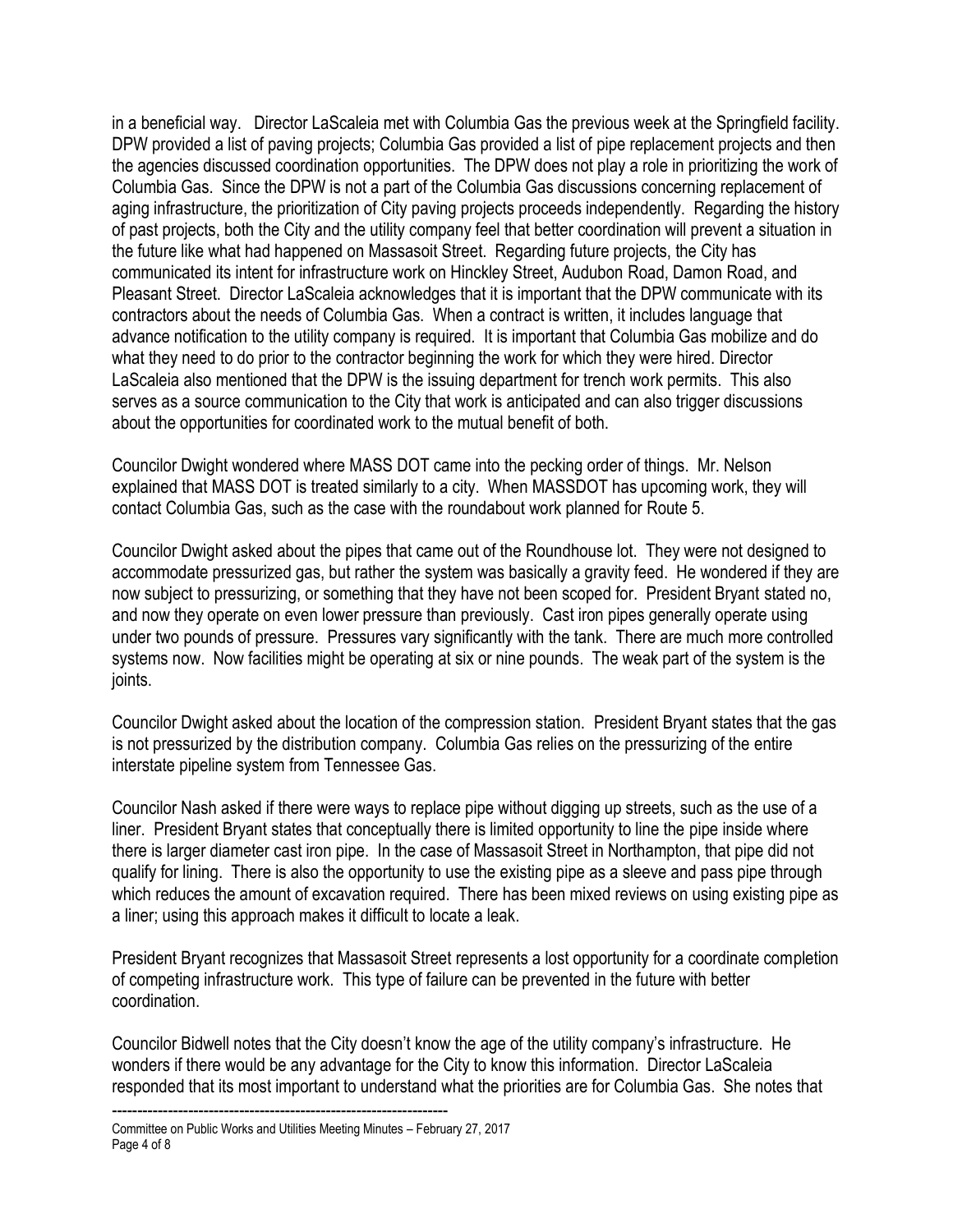the oldest infrastructure is not necessarily a priority for various reasons known only to the utility company. President Bryant agrees. He also notes that it is the gas company's responsibility to take a look at the needs of the gas company once paving projects are known. Separate form this process the gas company may determine that a pipe may need to be replaced. That has at times influenced the order of priority that a city has paved its streets.

Councilor Bidwell asked about the lead time in the planning process. President Bryant indicated that in the beginning, the work was focused on what needed to be replaced immediately. Now, four years later, there is some flexibility to replace infrastructure over a three year period. This allows greater flexibility to coordinate projects with cities and towns. Director LaScaleia reports that the DPW has a list of Columbia Gas projects that the department will take under advisement.

Councilor Dwight is encouraged to hear that the process has moved from reactive to proactive.

Councilor Bidwell wondered how President Bryant's colleagues are faring and whether they have begun to look at the environmental impact of leaks. President Bryant noted that the smaller gas companies do not have the leak concerns, only larger ones like Columbia Gas, Eversource and National Grid. The three companies are working in a collaborative fashion – this is new and only since the group began focusing on infrastructure issues. National Grid has much more cast iron and much bigger diameter pipes. He notes that downtown Boston has a much bigger logistical network than the other companies, for example.

Councilor Bidwell asked if there was anything that the City Council could do at the legislature or DPU level to encourage more incentives to move the process along. President Bryant explained that the gas utility is regulated by Mass Department of Public Utilities. He notes that the legislature has been helpful in providing what the utility companies have needed, including good funding for infrastructure replacement.

Lilly Lombard is a resident at 39 Munroe Street. She is also the Chair of Northampton's Public Shade Tree Commission. The Commission has just completed a tree inventory and is about to plant thousands of trees throughout the City. Trees breathe through the soil and one of the primary causes of sudden tree decline is asphyxiation due to natural gas leaks. This is something that she observed when she lived on North Street. There is an inventory kept in a database called MyTreeKeeper; it might be valuable to overlay leaks onto the tree inventory map. President Bryant considers trees an asset the same way city streets are a municipal asset. The concern raised by Ms. Lombard is automatically addressed by the Grade 3 leak repair program. He notes that methane gas creates a bacterial action that removes nutrients from the soil. This process takes a while, so the very nature of having a proactive infrastructure replacement program will mean methane gas will be a less likely culprit to tree decline. He recognizes the value of an overlay as an additional tool.

President Bryant states that the current practice of leak grading employed by Columbia Gas is stricter than that which is required by law. For those leaks that fall into the Grade 2 category, the company uses a secondary classification for leaks—2 or 2+. If a leak is deemed a risk sooner rather than later then it will be classified as a Grade 2+ and will be addressed within 21 days. He suggests that if there is a Grade 2 leak in close proximity to a tree, then it could be graded a 2+ and addressed within the next 21 days.

Ms. Lombard understands that a tree declines somewhat differently. The Commission's Arborist claims that the process is similar to the way methane displaces oxygen in human lungs. Her concern stems from

<sup>------------------------------------------------------------------</sup> Committee on Public Works and Utilities Meeting Minutes – February 27, 2017 Page 5 of 8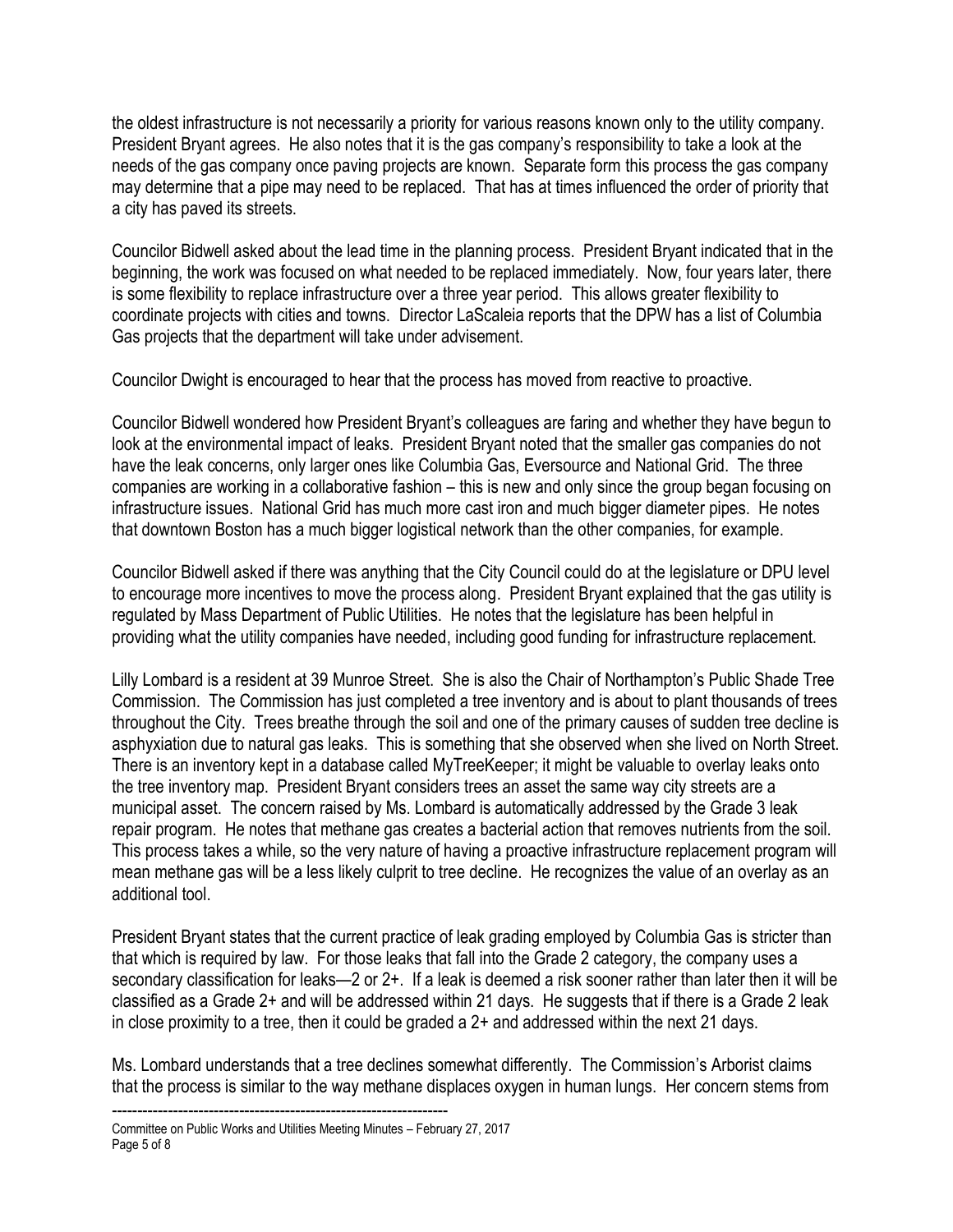the fact that there is a plan to plant upwards of 3,000 trees throughout the city this year. She wants to be sure that the Commission is very strategic about choosing a location for its inventory. President Bryant states that he is happy to provide access to the information needed.

Mr. Jim Levey lives on Forbes Avenue. He notes that Woodlawn Avenue has a lot of drainage issues. Within two months after infrastructure investments were made, houses were sold and the new owners converted the homes to gas. He felt as though this should have been done while the street was torn up. He wonders if there is a way to determine if people plan to convert to natural gas so that the necessary infrastructure can be laid while the street is torn up.

President Bryant states that it is standard procedure to notify all abutters on the street concerning upcoming work. The difficulty is that property ownership could change the day after the street work has been done. One thing that Columbia Gas is doing, however, is they are changing their strategy about social media to alert communities about upcoming work. He notes that even if taps were put in when it was anticipated that a switch to natural gas might occur, the law requires that if the conversion does not happen the taps need to be removed after two years.

Dr. Nathan wondered how much coordination was required for Columbia Gas to fix a leak. President Bryant states that the utility company needs a permit to open the street (unless there is an emergency) and then there is a whole set of standards that are required once the company has excavated to do paving restoration. Director LaScaleia notes that the work done by Columbia Gas has been excellent.

Dr. Nathan wondered if the company reassessed leaks at some intervals in order to determine if any changes are occurring. President Bryant states that leak assessment is done on an annual basis.

Dr. Nathan wondered when Columbia Gas might be done with the "gushers" in Northampton and what might be the timeframe for the rest of the distribution network. President Bryant states that 250 leaks across 60 cities and towns will be addressed sometime between April and November 2017. The work will follow the construction season for elective work. Mr. Nelson reports that the four that have been identified as super emitters will most likely be done by June. Smaller leaks will be monitored every year.

Councilor Bidwell expressed appreciation for the collaborative effort by all parties in addressing this concern.

#### 5. **Discussion of Columbia Gas moratorium**

Invited to participate in discussion: Steve Bryant, President, Columbia Gas

President Bryant spoke about the moratorium. He explained that Northampton is serviced by a lateral coming off of the interstate pipeline system from the Tennessee Gas Pipeline system. That pipeline brings almost all of the natural gas into Northampton. During peak times, there is also the propane air facility where propane can be injected into the distribution system. For the moment that is the only way to get gas into Northampton. The limit of that infrastructure was reached about three years ago and Columbia Gas has been seeking an alternative since then.

Among the alternatives considered, Columbia Gas has looked into rebuilding the lateral that serves Northampton. President Bryant does not feel that this is a practical solution. In recent months the

<sup>------------------------------------------------------------------</sup> Committee on Public Works and Utilities Meeting Minutes – February 27, 2017 Page 6 of 8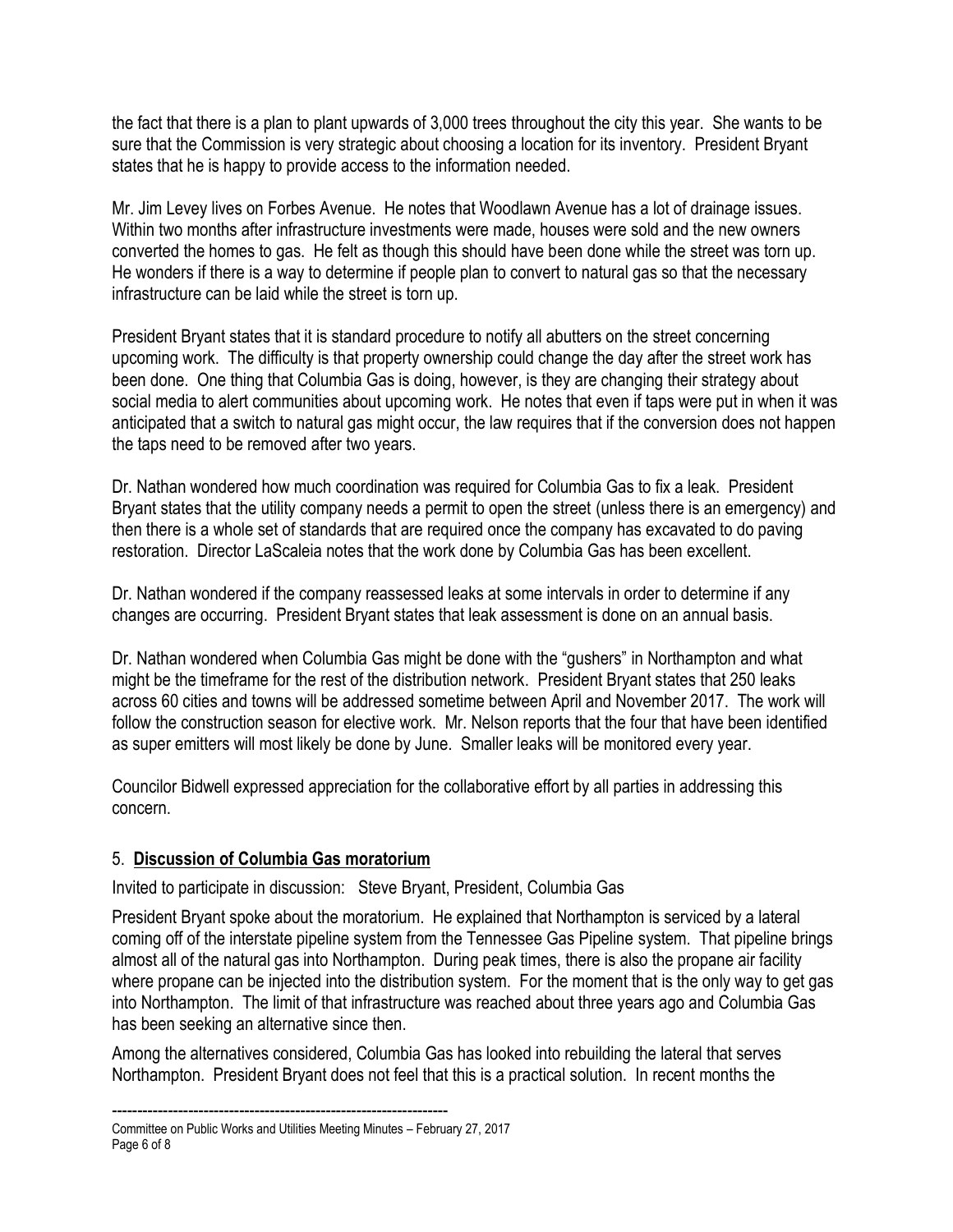company has been discussing the possibility of building a second line of supply into Holyoke Gas and Electric and supplanting their supply to bring it to Northampton. The company has not been able to reach an agreement with Holyoke Gas and Electric to make this happen. An offer has been of providing the service, but it would require Holyoke Gas and Electric to make a capital investment. Since capital is hard to come by for municipal gas companies, this is an issue. President Bryant had hoped to get an update, but unfortunately, until Holyoke is willing to agree, an announcement cannot be made. President Bryant notes that Holyoke will soon be under a moratorium. They are reaching the end of their capacity and what Columbia Gas has offered to do is to construct a feed that would meet the requirements that they currently get from the Tennessee Gas Pipeline system plus an increment that would hold them ten years or longer. As soon as President Bryant has confirmation that Holyoke is willing to do something (or not), President Bryant will contact Mayor Narkewicz.

Councilor Bidwell asked what alternatives exist if this plan won't work. President Bryant explained that the construction of an even longer interconnect direct from Columbia Gas distribution system directly into Northampton, although this is a more daunting option. The Holyoke infrastructure option will cost \$20 million; the alternative will cost about twice that amount. President Bryant notes that under the rules of engagement he cannot consider this option until a definitive answer is known with Holyoke. This will require bringing the plans to the Mass Energy Facilities Siting Board. President Bryant is reasonably comfortable that Columbia Gas will get approval for the Holyoke alternative; he is not certain that much larger alternative project will be approved.

Councilor Bidwell wondered if there was anything from municipality to municipality that could be done to encourage this to move along. President Bryant does not feel that anything could be done at this point. He notes that Holyoke is serious about considering the proposal before them.

Councilor Dwight wondered what the impact was of decommissioning Mt. Tom Power Plant. President Bryant feels that the only thing that would change the calculus would be if they decided to replace some portion of Mt. Tom with a combined cycle gas fired generation unit within the bounds of the City of Holyoke; however, President Bryant is not aware of any such plans at this point.

Councilor Bidwell points out that while the moratorium continues, there is some development that is not happening at all. He is aware that there are 85 new units going up at Village Hill that won't have the option of natural gas. He wonders what can be done for some developments, besides propane. President Bryant explained that once he has reasonable expectation of a solution, then there may be the option to construct an arrangement with propane suppliers to install heating equipment that is initially set up for propane, but then can be converted to natural gas. Generally there has been good cooperation with propane suppliers to do this. If the heating unit is properly installed, the parts necessary to convert a propane furnace to a natural gas furnace is minimal. It is a little more complicated for a water heater. Generally Columbia Gas would cover the cost of conversion in order to secure the customer.

Mr. Levey notes that on Hinckley Street there is a multi-unit development that is the planning stages. He is wondering if there is a way to convince the owner to go propane and have some way of doing follow-up to

<sup>------------------------------------------------------------------</sup> Committee on Public Works and Utilities Meeting Minutes – February 27, 2017 Page 7 of 8